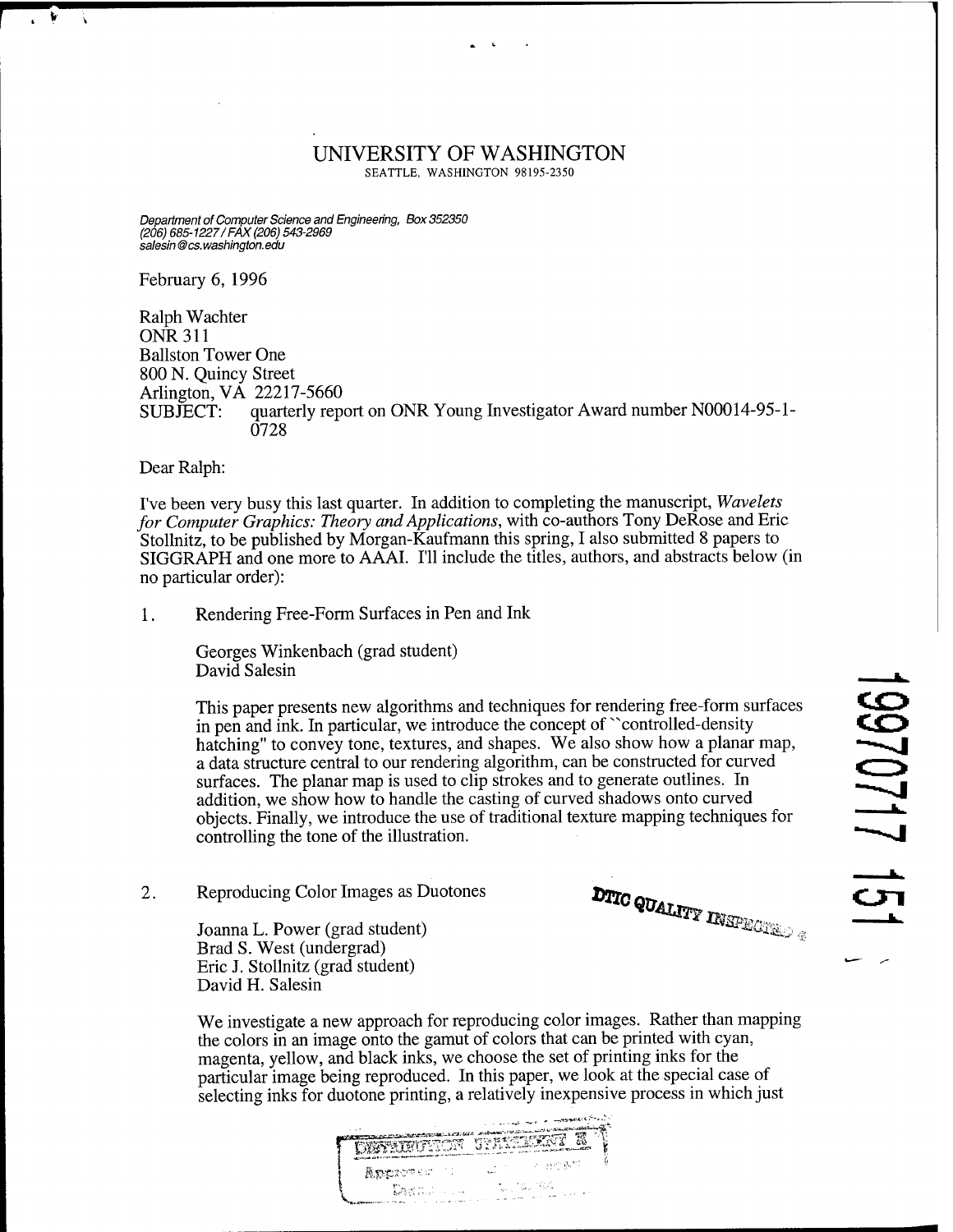

 $\mathbf{r}$ 

green and the

## DEPARTMENT OF THE NAVY OFFICE OF NAVAL RESEARCH SEATTLE REGIONAL OFFICE 1107 NE 45TH STREET. SUITE 350 SEATTLE WA 98105-4631 IN REPLY REFER TO:

4330 ONR 247 11 Jul 97

- From: Director, Office of Naval Research, Seattle Regional Office, 1107 NE 45th St., Suite 350, Seattle, WA 98105
- To: Defense Technical Center, Atta: P. Mawby, 8725 John J. Kingman Rd., Suite 0944, Ft. Belvoir,VA 22060-6218

Subj: RETURNED GRANTEE/CONTRACTOR TECHNICAL REPORTS

1. This confirms our conversations of 27 Feb 97 and <sup>11</sup> Jul 97. Enclosed are a number of technical reports which were returned to our agency for lack of clear distribution availability statement. This confirms that all reports are unclassified and are "APPROVED FOR PUBLIC RELEASE" with no restrictions.

2. Please contact me if you require additional information. My e-mail is *silverr@onr.navy.mil* and my phone is (206) 625-3196.

/ / / ROBERT J. SILVERMAN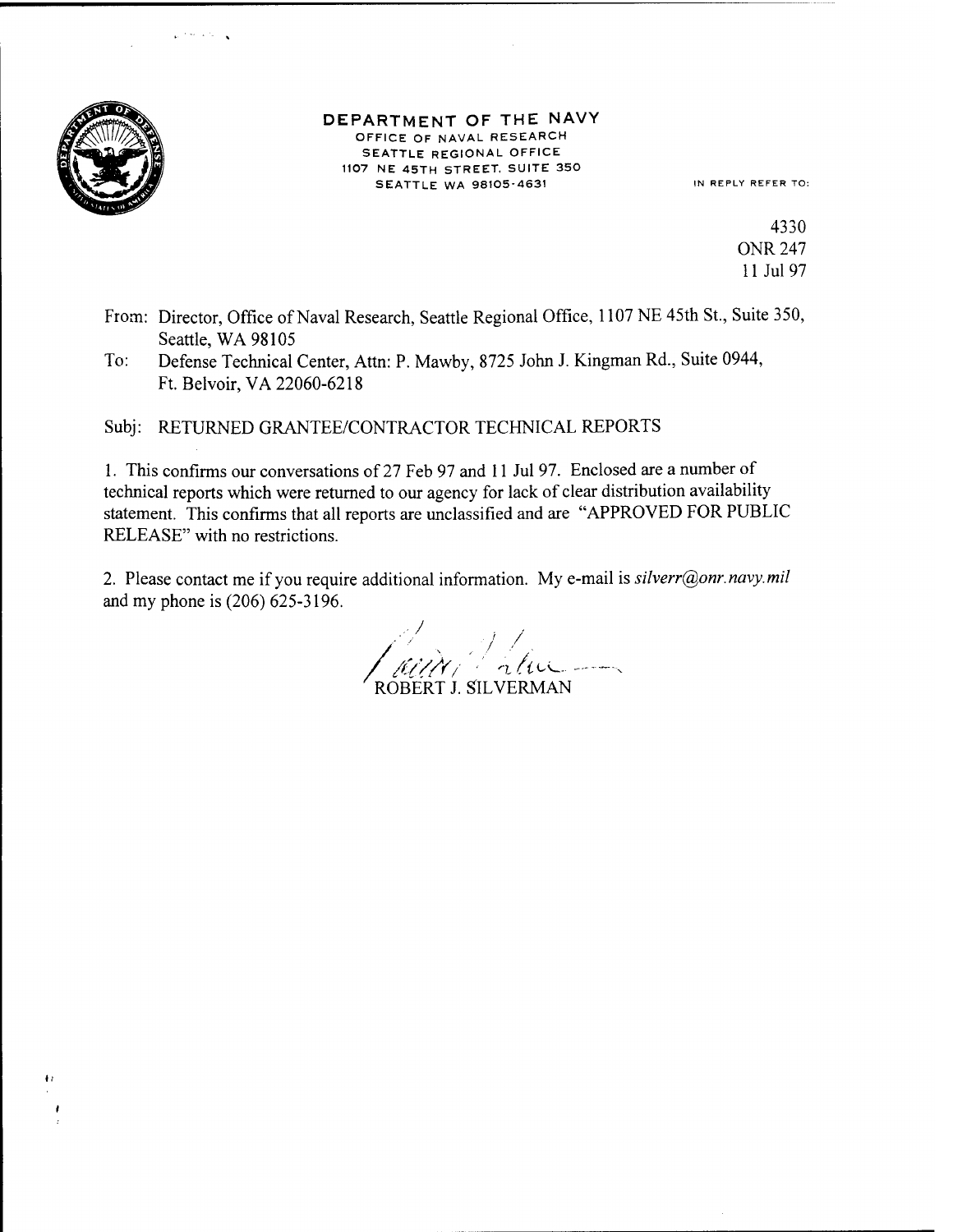two inks are used. Specifically, the system we describe takes an image as input, and allows a user to pre-select 0, 1, or 2 inks. It then chooses the remaining ink or inks so as to reproduce the image as accurately as possible and produces the appropriate color separations automatically.

3. A Resolution-Independent Representation for Pen-and-ink Illustrations

Mike Salisbury (grad student) Corin Anderson (undergrad) Dani Lischinski (postdoc) David H. Salesin

 $\Lambda$ 

 $\mathcal{L}_{\bullet} = \mathcal{L}$ 

This paper describes a compact resolution- and scale-independent representation for pen-and-ink illustrations. The proposed representation consists of a low-resolution grey-scale image, augmented by a set of discontinuity segments. We also present a new reconstruction algorithm that magnifies the low-resolution image while keeping the image sharp along the discontinuities. By storing pen-and-ink illustrations in this representation, we can produce high-fidelity illustrations at any scale and resolution by generating an image of the desired size and filling that image with pen-and-ink strokes.

4. Hierarchical Image Caching for Accelerated Walkthroughs of Complex Environments

> Jonathan Shade (grad student) Dani Lischinski (postdoc) David Salesin Tony DeRose (professor) John Snyder (Microsoft Research)

We present a new method for accelerating walkthroughs of geometrically complex static scenes. As a preprocessing step, our method constructs a BSP-tree that hierarchically partitions the geometric primitives in the scene. In the course of a walkthrough, images of nodes at various levels of the hierarchy are cached for reuse in subsequent frames. A cached image is applied as a texture map to a single quadrilateral that is drawn instead of the geometry contained in the corresponding node. Visual artifacts are kept under control by using an error metric that quantifies the discrepancy between the appearance of the geometry contained in a node and the cached image. The new method is shown to achieve significant speedups for a walkthrough of a complex outdoor scene, with little or no loss in rendering quality.

5. Interactive Multiresolution Surface Viewing

> Andrew Certain (grad student) Jovan Popovic (grad student) Tony DeRose (professor) Tom Duchamp (professor, Math) David Salesin Werner Stuetzle (professor, Statistics)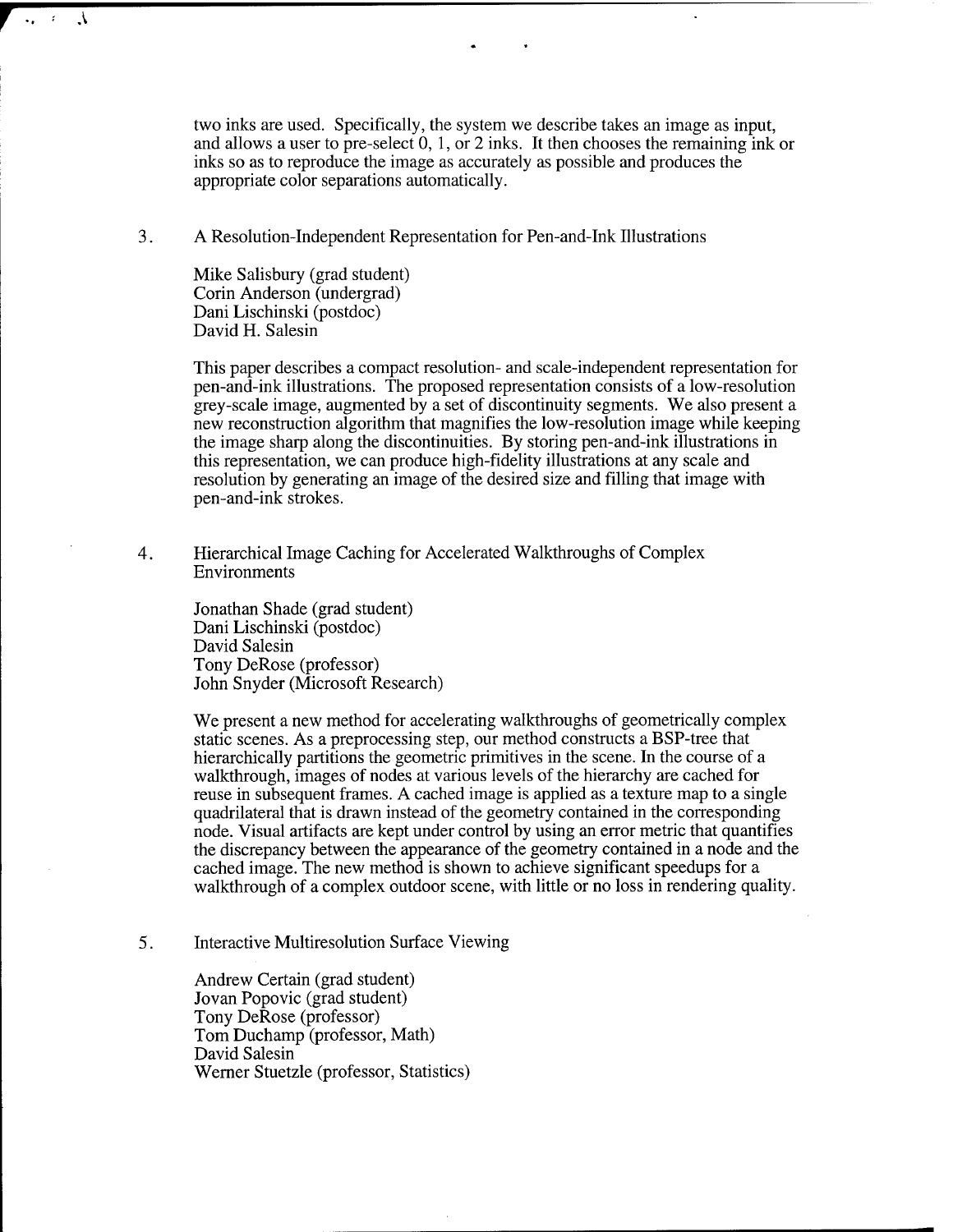Multiresolution analysis has been proposed as a basic tool supporting compression, progressive transmission, and level-of-detail control of complex meshes in a unified and theoretically sound way.

We extend previous work on multiresolution analysis of meshes in two ways. First, we show how to perform multiresolution analysis of colored meshes by separately analyzing shape and color. Second, we describe efficient algorithms and data structures that allow us to incrementally construct lower resolution approximations to colored meshes from the geometry and color wavelet coefficients at interactive rates. We have integrated these algorithms in a prototype mesh viewer that supports progressive transmission, dynamic display at a constant frame rate independent of machine characteristics and load, and interactive choice of tradeoff between levels of detail in geometry and color. The viewer operates as a helper application to Netscape, and can therefore be used to rapidly browse and display large collections of complex geometric models stored on the World Wide Web.

## 6. Multiresolution Video

**r** <sup>A</sup>

Adam Finkelstein (grad student) Charles Jacobs (undergrad) David Salesin

We present a new representation for time-varying image data, called multiresolution video. The representation allows for varying - and arbitrarily high -- spatial and temporal resolutions in different parts of a video sequence. The representation is based on a sparse, hierarchical encoding of the video data. We show how multiresolution video supports a number of primitive operations: drawing frames at a particular spatial and temporal resolution; and translating, scaling, and compositing multiresolution sequences. These primitives are then used as the building blocks to support a variety of applications: video compression; multiresolution playback, including motion-blurred "fast-forward" and "reverse"; constant speed display; enhanced video scrubbing; and "video clip art" editing and compositing. The multiresolution representation requires little storage overhead, and the algorithms using the representation are both simple and efficient.

7. The Virtual Cinematographer: A Paradigm for Automatic Real-Time Camera Control and Directing

Li-wei He (Microsoft Research) Michael Cohen (Microsoft Research) David Salesin

This paper presents a paradigm for automatically generating, in real-time, complete camera specifications for capturing events in virtual 3D environments. We demonstrate a fully implemented system called the Virtual Cinematographer as it is applied in a virtual "party" setting.

The Virtual Cinematographer is implemented as a hierarchical finite state machine. Cinematographic expertise in the form of film idioms is encoded through a set of small finite state machines organized as a directed graph through call/return conventions and exception handling mechanisms. Each idiom is responsible for capturing a particular type of scene, such as three virtual actors conversing, or one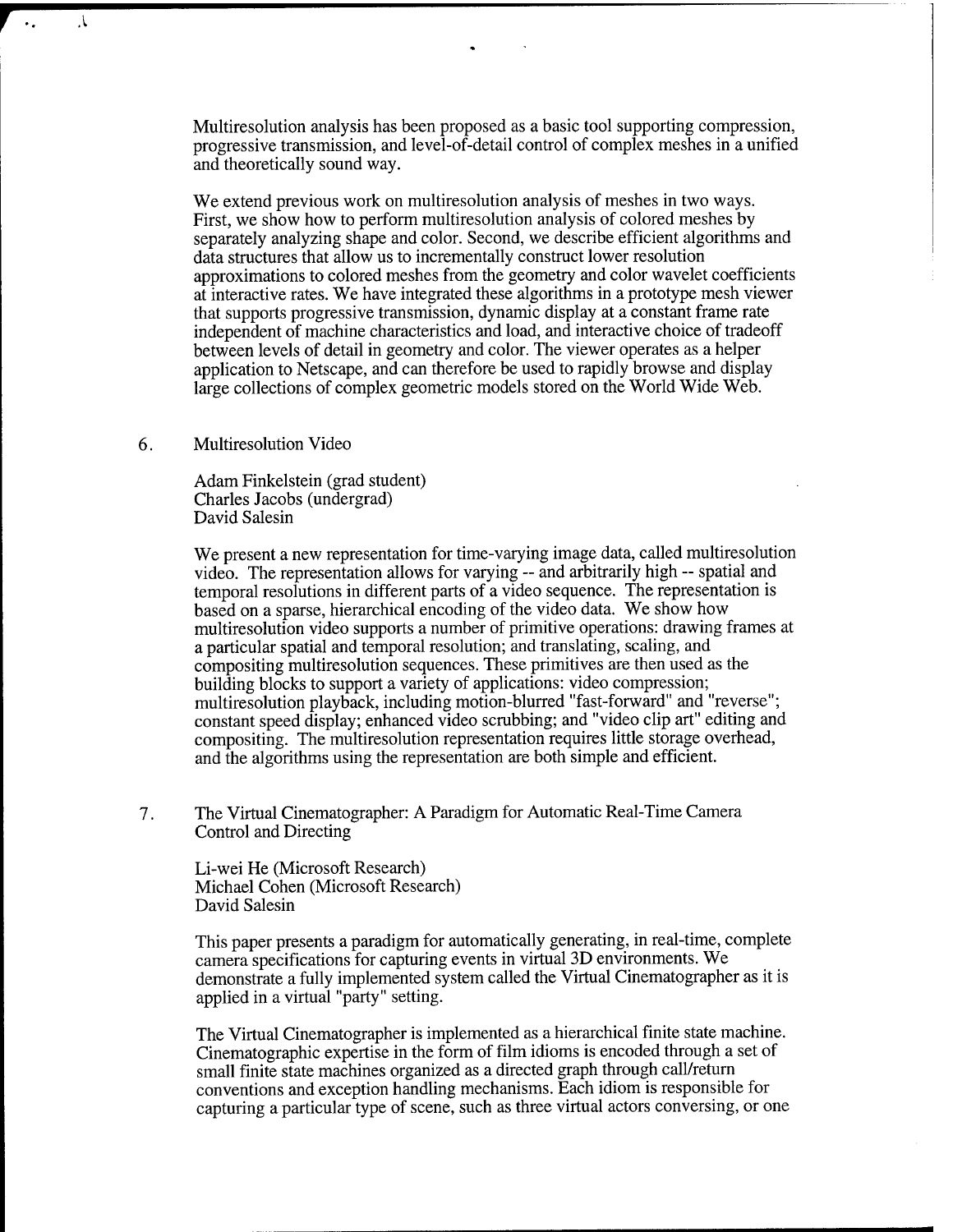actor moving across the environment. The idiom selects shot types and the timing of transitions between shots to best communicate events as they unfold.

A set of camera modules shared by the idioms are responsible for the low level geometric placement of specific cameras for each shot type. The camera modules are also responsible for making subtle changes in the virtual actors' positions to best frame each shot.

We discuss some basic heuristics of filmmaking and show how these ideas are encoded in the Virtual Cinematographer. Results are shown in the accompanying video.

8. Declarative Camera Control for Automatic Cinematography (Submitted to AAAI)

David B. Christianson (grad student) Sean E. Anderson (grad student, Stanford) Li-Wei He (Microsoft Research) David H. Salesin Daniel S. Weld (professor) Michael F. Cohen (Microsoft Research)

Animations generated by interactive 3D computer graphics applications are typically portrayed either from a particular character's point of view or from a small set of strategically-placed viewpoints. By ignoring camera placement, such applications fail to realize important storytelling capabilities that have been explored by cinematographers for many years.

In this paper, we describe several of the principles of cinematography and show how they can be formalized into a declarative language, called the "Declarative Camera Control Language" (DCCL). We describe the application of DCCL within the context of a simple interactive video game. Our prototype video game creates simulated animations in response to user input. Potential camera placements are generated by first segmenting the animations into individual scenes and then using a database of DCCL idioms to compile each scene into a set of possible films. Each potential film is then evaluated using domain-independent heuristics in order to select the best camera placements for filming the animation.

We argue that DCCL represents cinematic knowledge at the same abstraction level as expert directors by encoding 16 idioms from a film textbook. These idioms produce compelling animations, as demonstrated on the accompanying videotape.

9. Comic Chat

**r**

بار با دارند

David Kurlander (Microsoft Research) Tim Skelly (Microsoft Research) David Salesin

Comics have a rich visual vocabulary, and people find them appealing. They are also an effective form of communication. We have built a system, called Comic Chat, that represents on-line communications in the form of comics. Comic Chat automates numerous aspects of comics generation, including balloon construction and layout, the placement and orientation of comic characters, the default selection